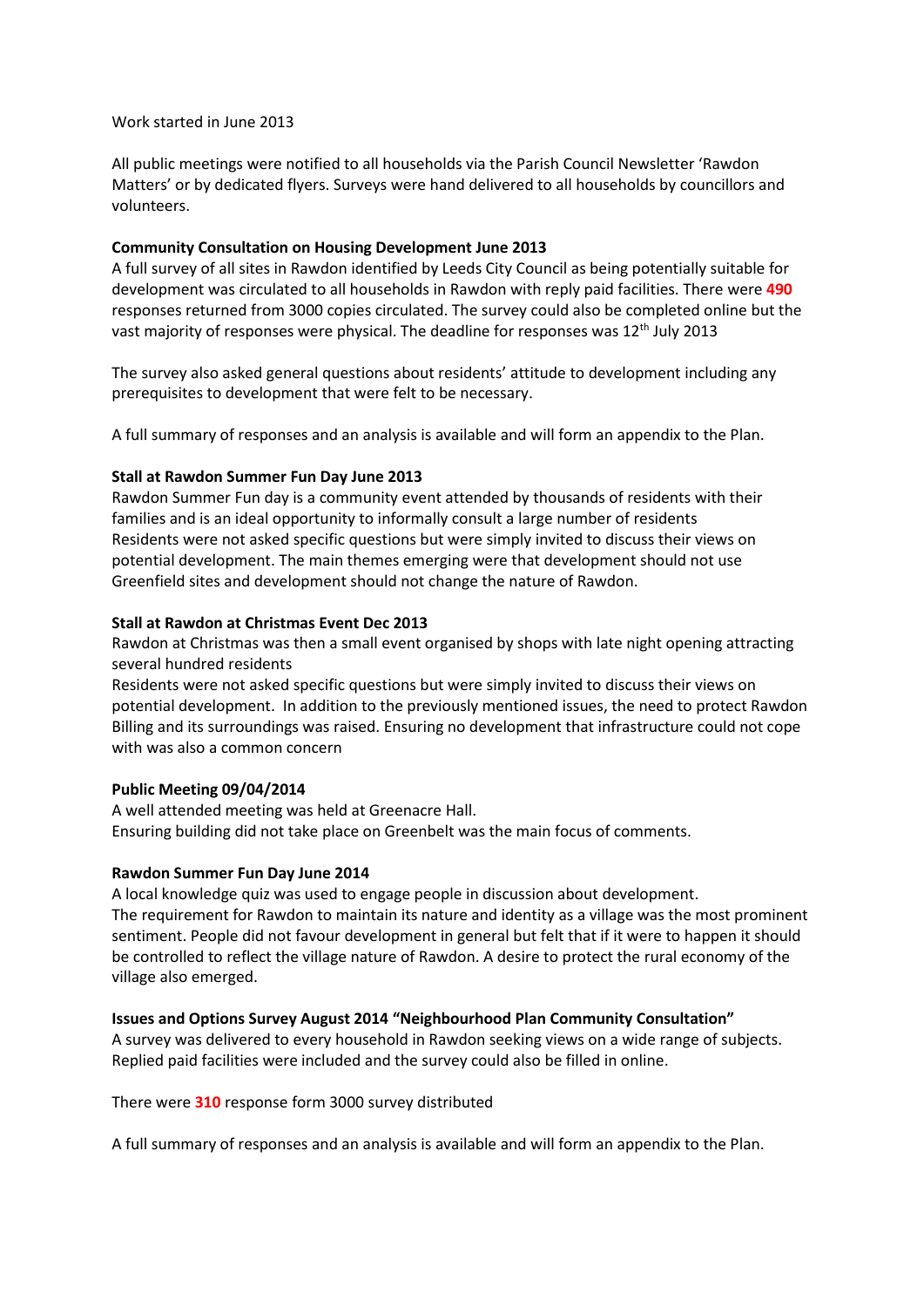# **Question Time Public Meeting 04-09-2014**

A public meeting was held at the Emmott Arms. Over 50 members of the public attended. The meeting was run in the format of BBC's Question Time. The panel Consisted of Stuart Andrew MP, City Councillor Dawn Collins, Parish Councillor Neil Hunt and **Kathryn Jukes** from **Directions Planning**

The meeting sought to inform residents of the progress and potential for the neighbourhood plan and to seek their views on what it should include.

Strong themes started to emerge; Protecting Rawdon's Village nature and Identity; Preserving Green Spaces, especially the Billing and Micklefield park; Provision of retirement property for residents to downsize locally; Nothing to happen without adequate infrastructure; Building to be of high standards that match the more traditional architecture of the village; Building to incorporate 'eco friendly' features; Preservation of the 'high street;' Preservation of the rural economy; Preservation of the village's Conservation Areas.

### **Business Survey October 2014**

A survey was sent to all businesses registered as operating in Rawdon The response was not as good as the residents surveys. A summary of responses will be attached as an appendix

### **Rawdon at Christmas Dec 2014**

Further informal consultation via the Parish Council Stall reinforced previous points and added the issue of parking within the village to use shops etc.

### **Feedback Public Meeting 12/12/2014**

This meeting was held to provide residents with feedback on what views had been addressed by the various meetings and surveys.

Support for the conclusions was expressed with residents repeating many of the points already addressed.

# **Rawdon Summer Fun day 2015**

A display of our progress and the issues raised so far was used. Residents reinforced the main points that had already been identified Concerns were emerging about the potential for an Airport link road and the effect it could have on the village (Planned routes would cross the field where the fun day is held)

# **Public Meeting 18-10-2015**

Leeds impending Site Allocation Plan was the main focus of this packed meeting and residents were very concerned by the apparent inclusion of Rawdon Greenbelt in the sites proposed for development by Leeds. Concerns were also raised about other green sites which were not actually in Greenbelt. The ability of schools and roads to cope was raised with a strong message that nothing should be built that infrastructure could not cope with.

#### **Rawdon at Christmas Dec 2014**

Further informal consultation via the Parish Council Stall reinforced previous points.

#### **Public Meeting 31-01-2016**

Residents had become focussed on the possibility of an Airport Link Road bordering Rawdon and its potential to damage the nature of the village and its identity. The identity of Rawdon as a distinctive semi rural semi suburban village separate form Leeds and especially Horsforth, Yeadon and Guiseley was strongly reinforced with the desire to preserve that.